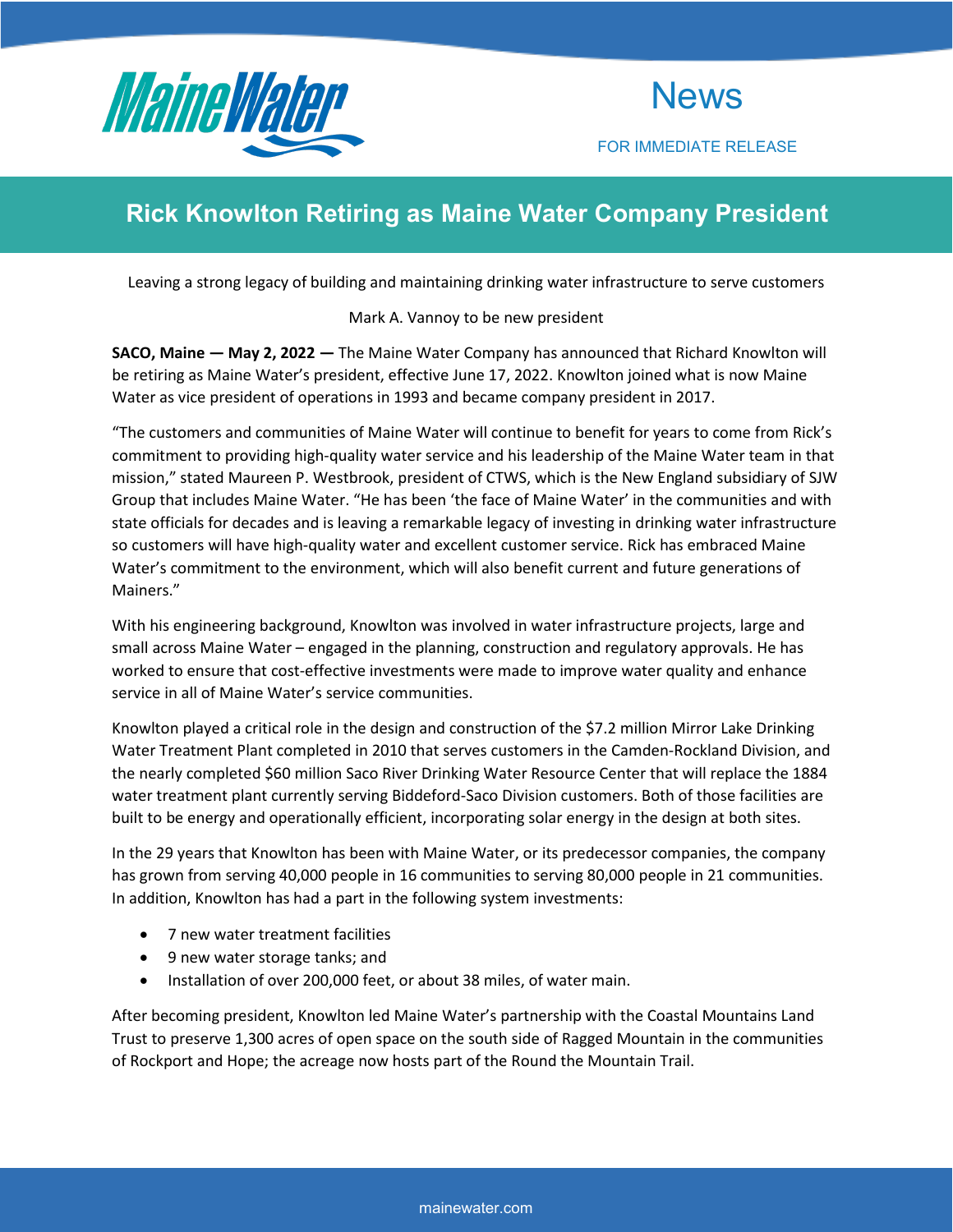Mark Vannoy, vice president of Maine Water, will become president upon Knowlton's retirement. Prior to joining the company in 2019, Vannoy served on the Maine Public Utility Commission and was chair for four years beginning in 2014.

"We are fortunate to have a leader of Mark's caliber become president," stated Westbrook. "Mark has been assuming increased responsibilities for day-to-day operations while Rick focused on completion of the new Saco River Drinking Water Resource Center. Mark's commitment to a culture of service, technical expertise and respect for the environment will serve employees, customers and communities well." She further noted that Mark is a natural to lead the business with his technical experience as an engineer and his credibility as a former regulator.

"Maine Water will be in good and capable hands," stated Knowlton. "Mark and I have worked closely together over the past three years, and he is a natural and accomplished leader committed to serving our Maine employees and communities. We will use the next six weeks to meet with employees and local and state leaders to complete a smooth transition."

Vannoy is a retired U.S. Navy officer and a graduate of the United States Naval Academy; he holds a master's degree in civil and environmental engineering from Cornell University. He lives in Waldoboro with his family and is active in the local community.

#### **About The Maine Water Company**

Maine Water is a wholly owned subsidiary of SJW Group's New England subsidiary, Connecticut Water Service, Inc. Maine Water and its predecessor companies have been serving customers in the state of Maine since 1880. The company provides water service to a population of more than 80,000 in 21 communities across Maine.

## **About SJW Group**

SJW Group (NYSE: SJW) is among the largest investor-owned pure play water and wastewater utilities in the United States, providing life-sustaining and high-quality water service to nearly 1.5 million people. SJW Group's locally led and operated water utilities — San Jose Water Company in California, Connecticut Water Company in Connecticut, Maine Water Company in Maine and SJWTX Inc. (dba Canyon Lake Water Service Company) in Texas — possess the financial strength, operational expertise and technological innovation to deliver outstanding service to customers, safeguard the environment and provide opportunities to employees. SJW Group remains focused on investing in its operations, remaining actively engaged in its local communities and delivering continued sustainable value to its shareholders. For more information about SJW Group, please visi[t www.sjwgroup.com.](http://www.sjwgroup.com/)

**###**

## **Forward-Looking Statements**

This release contains forward-looking statements within the meaning of the Private Securities Litigation Reform Act of 1995, as amended. Some of these forward-looking statements can be identified by the use of forward-looking words such as "believes," "expects," "may," "will," "should," "seeks," "approximately," "intends," "plans," "estimates," "projects," "strategy," or "anticipates," or the negative of those words or other comparable terminology. These forward-looking statements are only predictions and are subject to risks, uncertainties, and assumptions that are difficult to predict.